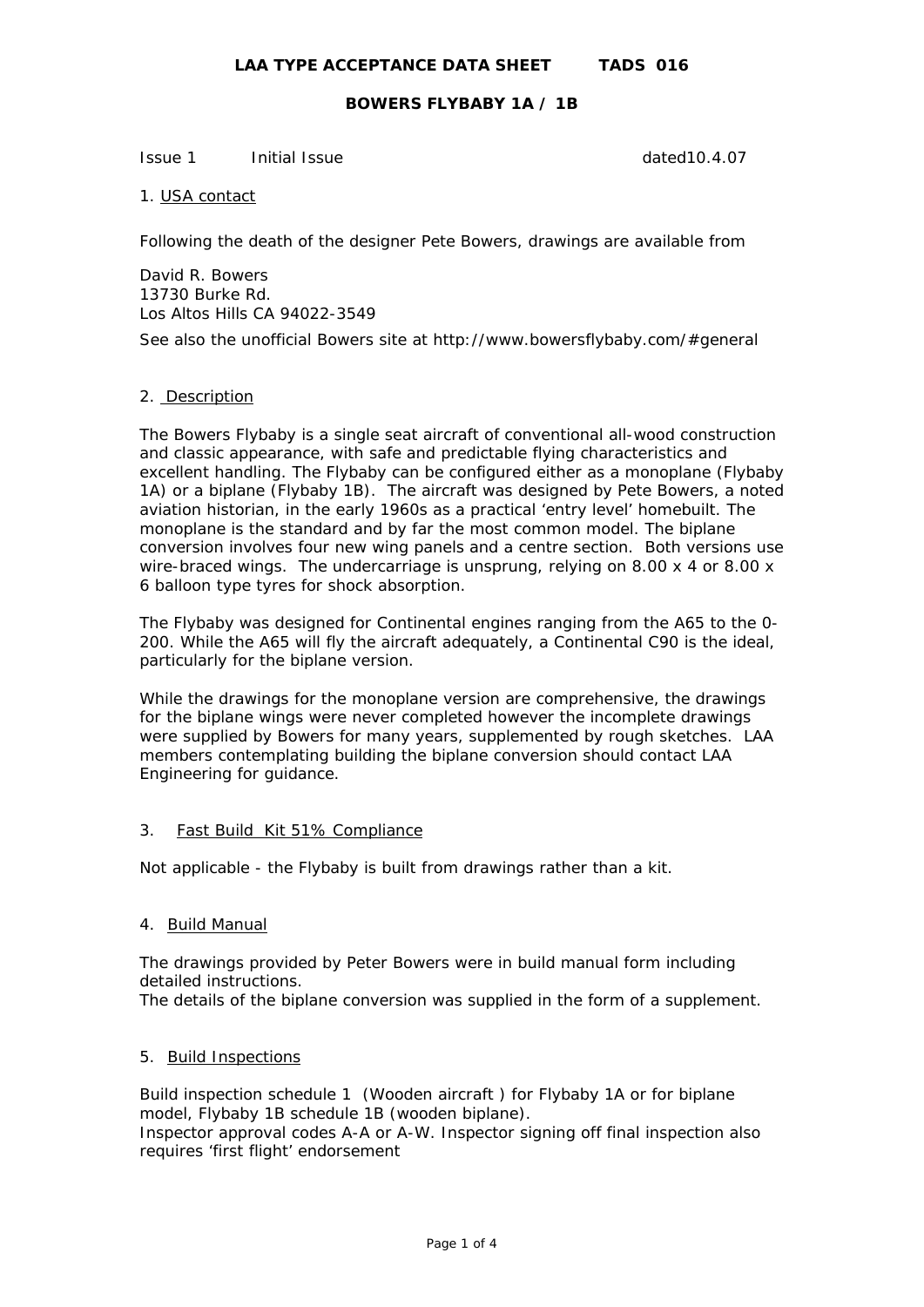## 6. Maintenance Manual

Nil supplied. In the absence of a special maintenance schedule, owners are recommended to follow the LAMS schedule.

## 7. Flight Manual

Limited pilot's notes are provided in the Flybaby build manual.

# 8. Mandatory Permit Directives

None applicable specifically to this aircraft type, but note

MPD: 1998-019-R1. Flexible Fuel Tubing. Applies to all aircraft.

## 9. LAA Mandatory Modifications

Nil.

Note that the 'alternative' methods for attaching the flying wires and landing wires to the wing spars suggested on the drawings are not approved by LAA, due to the lack of sufficient detail or stressing information.

#### 10. Service Bulletins

Nil.

#### 11. Standard Options

- Monoplane or biplane configurations (one UK example, G-BNPV, has flown in both configurations)
- Junkers look-alike conversion per G-BNPV
- 4130N steel plate parts which are not welded may be made from S515 material. S515 parts must however be heat treated to S514 condition to achieve equivalent strength as 4130N. The heat treatment is carried out after any forming operations.
- Leading edges of wings and tail surfaces and the rear cockpit coaming and headrest may be skinned in 1/16" birch ply rather than thin aluminium.
- Piper J3 Cub fuel tank, wheels and brakes, engine mount, cowl 'eyebrow' scoops and cowl nosebowl may be adapted to suit.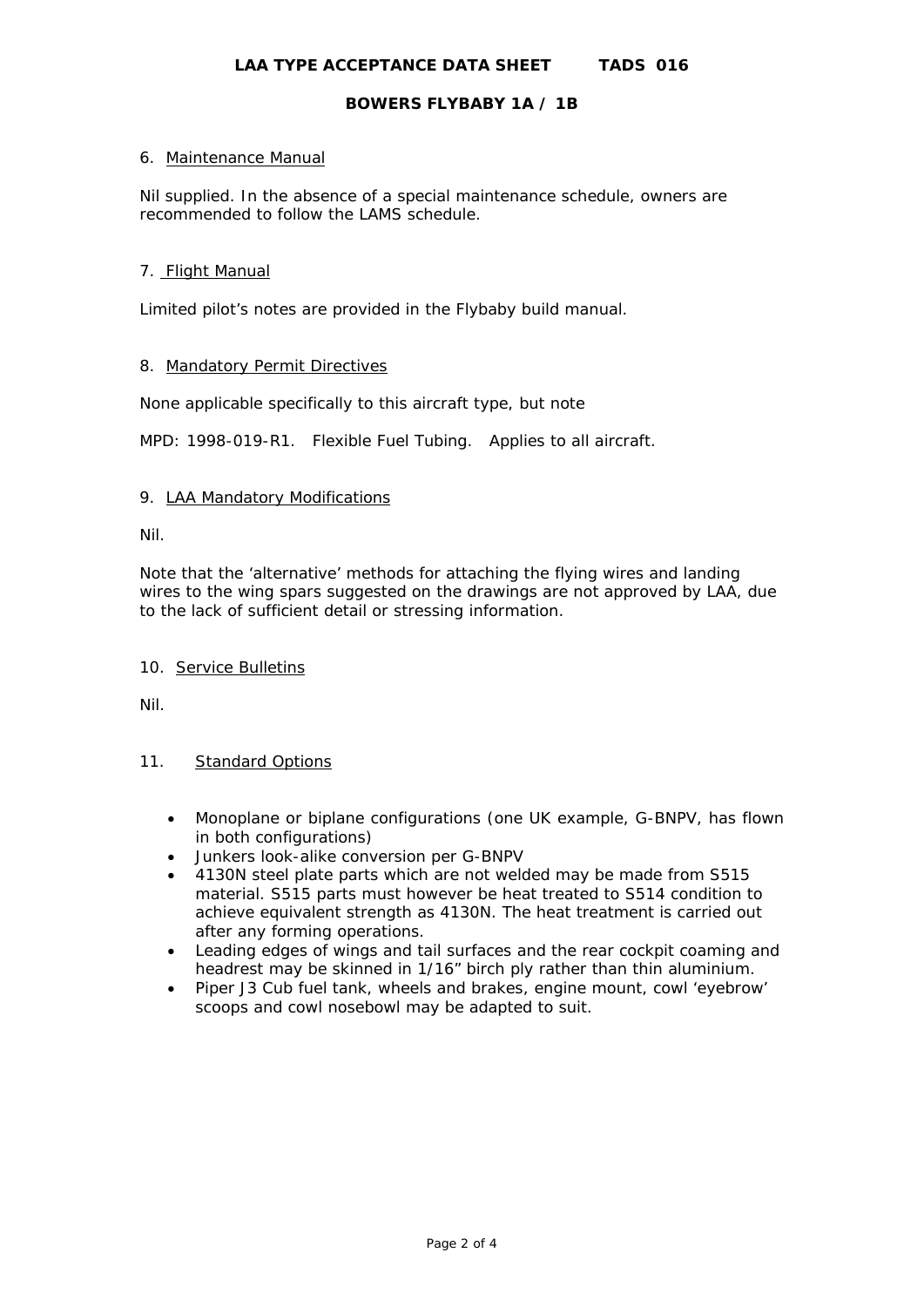## 12. Special Inspection Points

- Aircraft Spruce selected to BS V37 or Douglas Fir to V36 to be used throughout, despite the designer's suggestion of good quality ladder spruce.
- Mahogany marine plywood may be used where called for in the build manual, must be to BS1088
- Hardwood to be ash selected to BS3V4.
- Wood adhesive to be Aerolite 306 or Aerodux 500 or T88 epoxy or West System epoxy resin 105 and hardener 205/206.
- Drilling the wing spar blocks for the long bolts which attach the flying wire and landing wire attachment brackets is a tricky operation, as the long drill tends to wander, eroding critical edge margins. Inspectors should check this critical area particularly carefully.
- All welding critical to airworthiness to be carried out by a suitably aircraft approved welder
- All wing and tail bracing wires to be proof load tested to 2/3 rated strength before installation.
- Fabric covering to be carried out in accordance with covering system manufacturer's instructions including rib stitching unless specifically permitted to be used without rib stitching.
- Check gravity fuel flow carefully at the carburettor float bowl drain plug, .with aircraft in steep climb attitude and fuel tank almost empty. Must exceed 150% of max full throttle engine fuel consumption

## 13. Operating Limitations and Placards

# Flybaby 1A

Maximum number of occupants authorised to be carried: One

The aircraft must be operated in compliance with the following operating limitations, which shall be displayed in the cockpit by means of placards or instrument markings:

Aerobatic Limitations

Intentional spinning is prohibited

Aerobatic manoeuvres are prohibited

Loading Limitations

Maximum Total weight Authorised: 925 Lbs (some examples cleared with max take off weight of 972 Lbs depending on engine power)

CG Range: 10" to 17" aft of datum.

Datum Point is: Leading Edge of Wing

Engine Limitations

Maximum Engine RPM: As applicable to engine type fitted

Airspeed Limitations

Maximum Indicated Airspeed: 135 mph

Other Limitations

 The aircraft shall be flown by day and under Visual Flight Rules only. Smoking in the aircraft is prohibited.

Additional Placard

"Occupant Warning - This Aircraft has not been Certificated to an International Requirement"

Fireproof plate must be fitted engraved with aircraft's registration letters